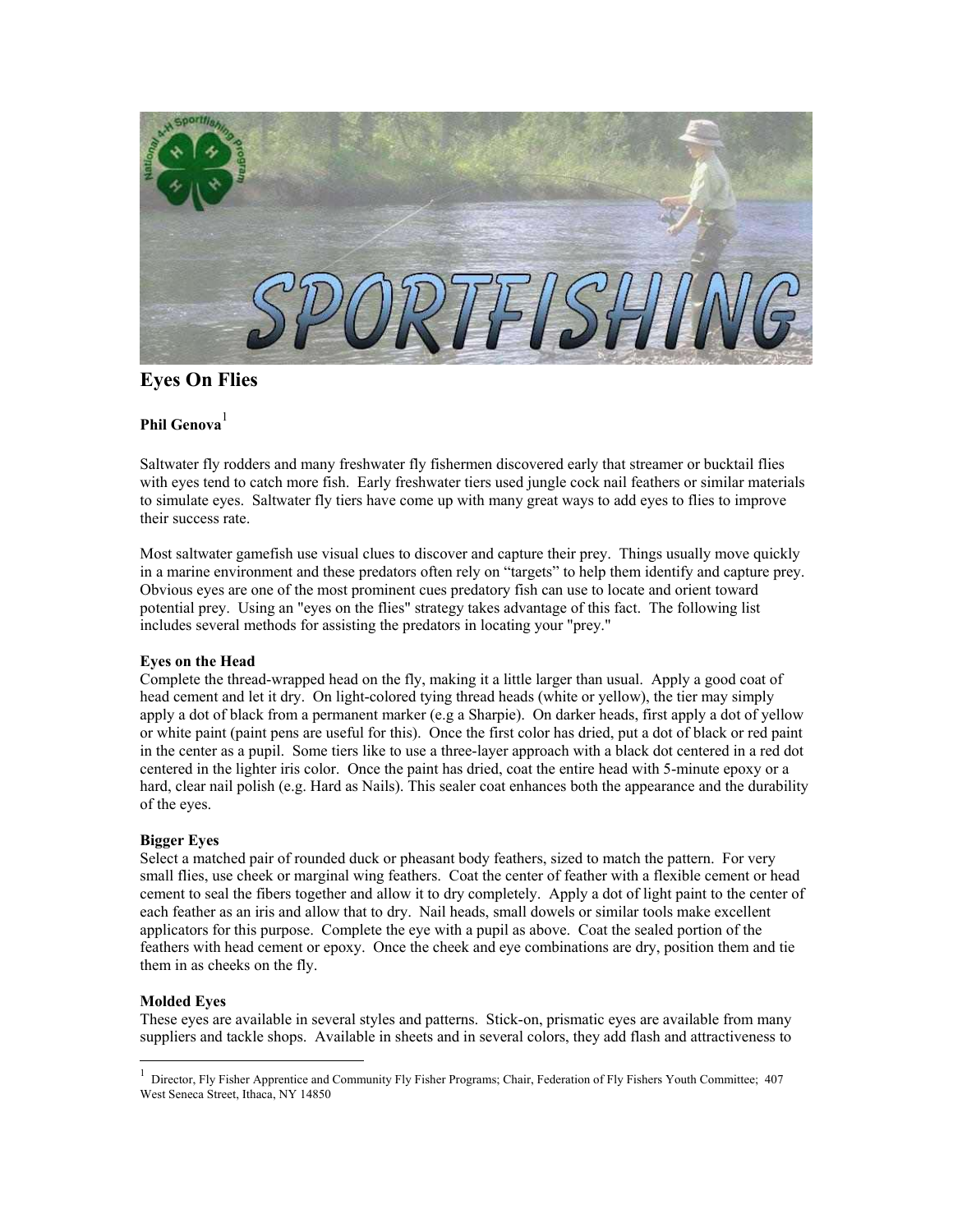the fly. With an adhesive back, they are simple to apply, either directly to the head or to a cheek feather. If applied on a cheek feather, be sure to prepare the base as it was above. Remember to coat with head cement or epoxy to increase durability.

Molded plastic or glass eyes are also available with or without stems from most craft stores. These eyes can be attached either with the stem intact or by trimming it or breaking it off using silicone cements. Leaving a bit of the stem attached when working with clipped hair or wool heads provides a bit more adhesion surface.

## **Bead Chain Eyes**

Eyes can be made effectively from bead chains. These are available in a wide variety of sizes and colors chrome, brass, copper, black. The beads are simply clipped off in pairs and bound to the top of the hook shank with a figure 8 wrap. The bead chain eyes can be left in their original finish and coated with epoxy or another sealer to prevent tarnishing in the salt water. Other tiers like to paint the beads in a red, yellow or white, adding pupils in the vicinity of the holes. Either way is effective. In addition to the added attractiveness of the flies, bead chain eyes add a little bit of weight to the fly aiding in getting it down to the fish. They may also cause the fly to ride with the hook point up, helping to avoid snags on bottom structure or weeds. Bead chain eyes can be obtained from supply houses, but they may be cheaper from hardware and plumbing supply stores.

## **Bead Eyes**

Brass bead heads have become quite popular with freshwater tiers. They come in a wide variety of sizes and in several finishes -- chrome, brass, copper and black. These eyes are slipped over the point of the hook and attached at the head before the rest of the fly is tied. The fly fishers' answer to a light jig, these flies sink well and have an erratic action on retrieve. The size of salt water hook shanks limits the utility of brass beads to the larger sizes of beads and the smaller hook sizes and lighter wires, but they are useful in limited conditions. Like bead chains, these eyes can be left in their basic finish or painted at the tier's whim and desire. Remember to seal the eyes with epoxy, head cement or another material to prevent tarnishing.

## **Lead or Brass Dumbbell Eyes**

Dumbbell shaped eyes are available in several sizes in either brass or lead. Some manufacturers supply eyes that are pre-painted at a higher cost, and most manufacturers have eyes in unfinished lead, brass, nickeled brass, or black finishes. These eyes were popularized by the revolutionary Clouser Deep Minnow, a smallmouth bass fly that has found its way into the salt. The eyes are selected for weight and size and bound to the top of the shank with a figure 8 wrap. Most tiers like to add a drop of epoxy to aid in keeping the eyes in place. With the eyes on the top of the shank, the fly rides hook point up, avoiding many snags. The heavy head gives it a jigging action on a stripped retrieve, and the weight gets the fly deep quickly. These eyes give a realistic effect when painted with enamel or adorned with stick-on eyes. Once again, use epoxy over them to protect the finish and prevent tarnish.

## **Doll Eyes**

Plastic doll eyes are ideal for many larger flies, hair bugs and big game patterns. They are relatively inexpensive and readily available in many sizes from craft stores. They are usually glued on with a waterproof super glue or epoxy. The surface of the fly or popper is sealed with head cement, a gap-filling glue or silicone sealant first. Once that surface preparation is dried, the eyes are glued in place. For tiers with large fingers, handling the smaller eyes can be a challenge. Applying a bit of tacky wax to a small piece of dowel or adhering a narrow strip of stick-on notepaper to the eye can allow the eye to be handled without dipping the fingers in the glue. These eyes, too, can be coated with epoxy to increase their durability.

## **Monofilament Eyes**

Some eyes, like those of shrimp and crabs, are best imitated with monofilament eyes. These can be purchased or prepared by melting heavy monofilament segments to produce stalked balls of amber, brown or black material. The stems of the eyes are simply bound in place, leaving the eyes in the appropriate position.